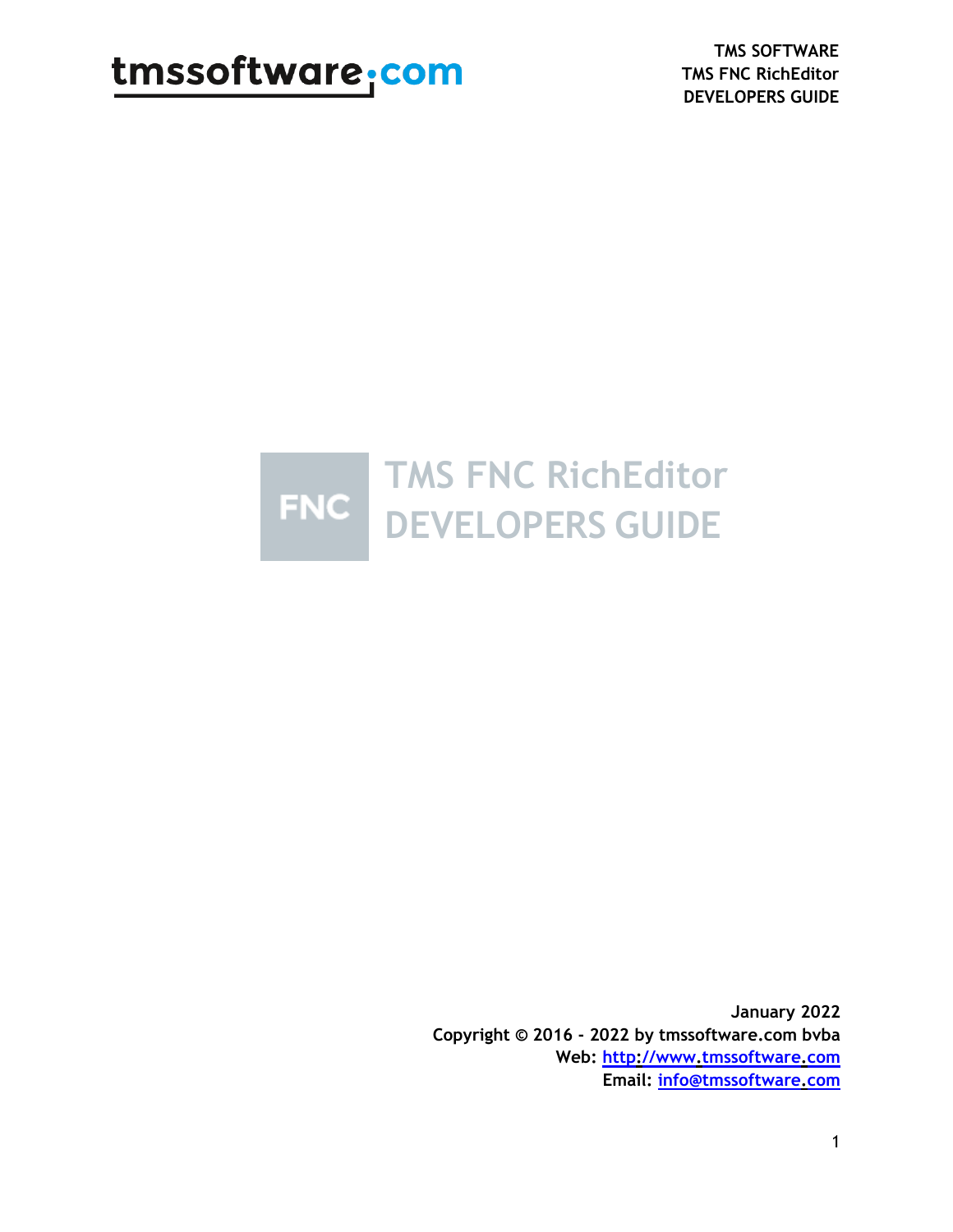#### Index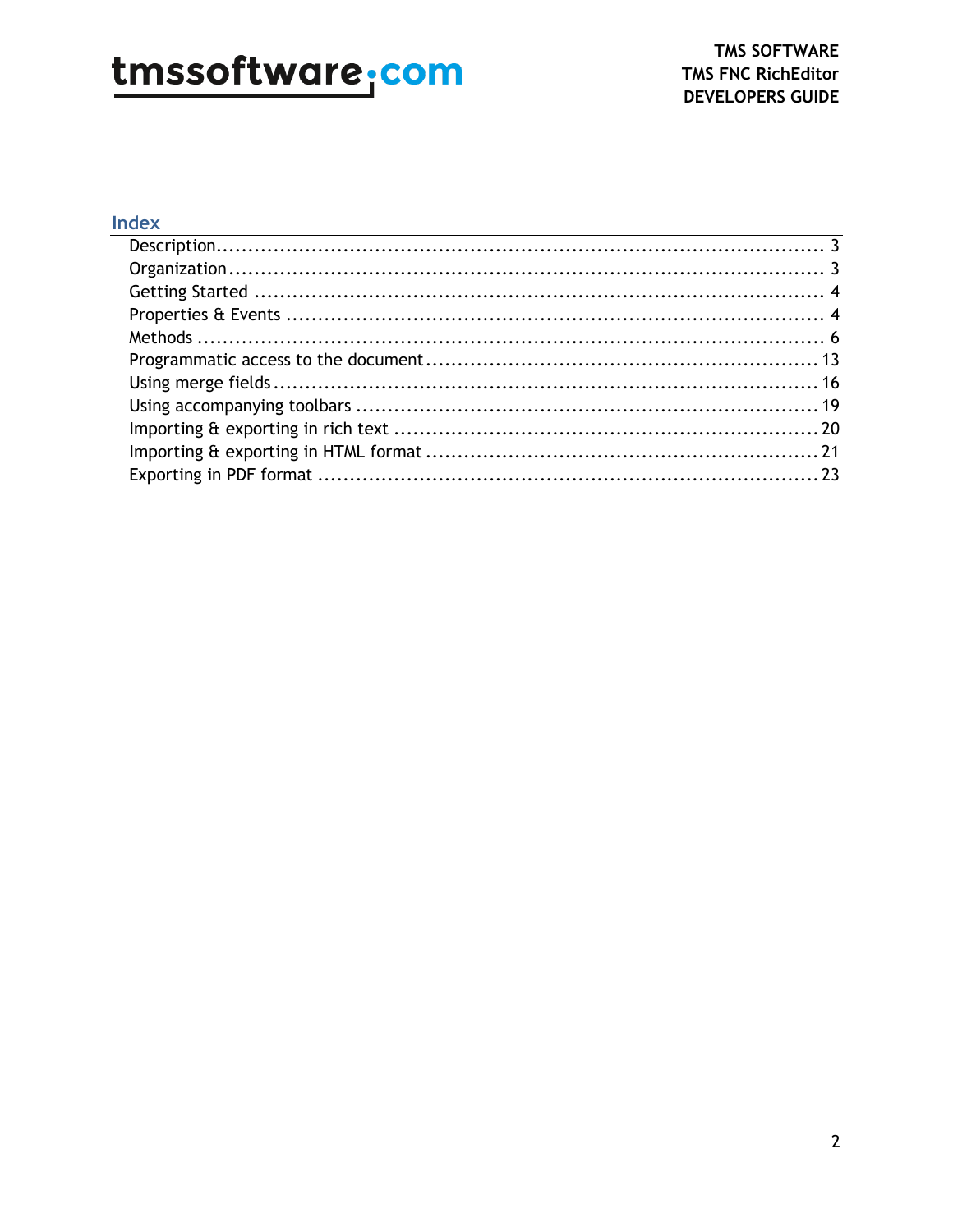### <span id="page-2-0"></span>**Description**

TTMSFNCRichEditor is a compact light-weight WYSIWYG editor for formatted text. TTMSFNCRichEditor can include formatted text with bullets, hyperlinks, images, indenting, and aligned paragraphs. It offers functions for merging, highlighting text, find & replace, undo/redo, clipboard.

TTMSFNCRichEditor stores its text natively in the .RTE file format. It can load text from .TXT and .RTE files and can export to .TXT, .RTF, .HTML and .RTE files. Rich editing/formatting toolbars are included to perform clipboard functions, undo/redo, formatting, paragraph alignment, inserting bullets, pictures, hyperlinks, special characters.



### <span id="page-2-1"></span>**Organization**

The core component is TTMSFNCRichEditor. This is a standalone component that can be used as-is for WYSIWYG editing of formatted text. It comes with a formatting and editing toolbar that can be used to quickly setup a rich editor or its many predefined toolbar buttons/pickers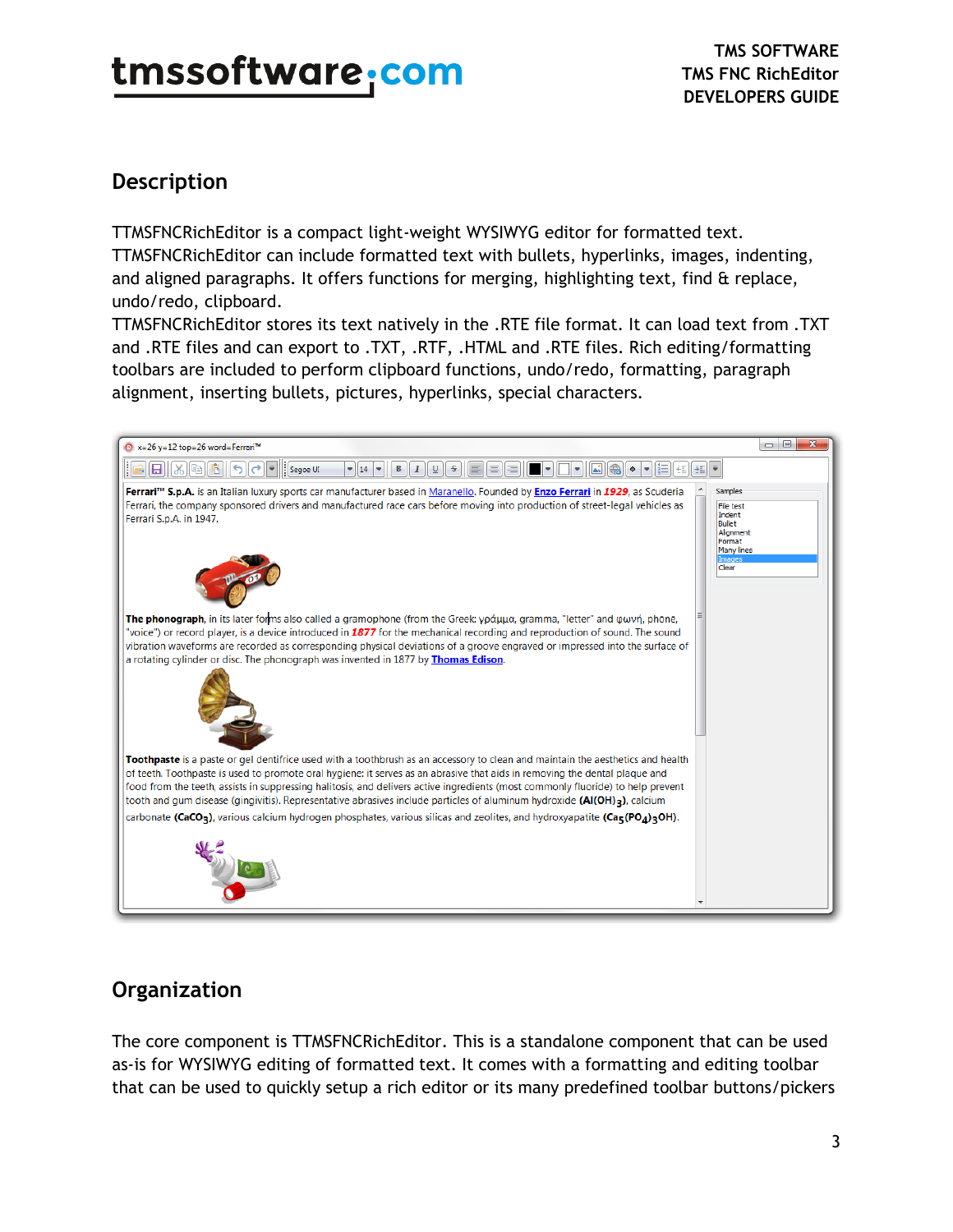can be used to create a specific user interface around the TTMSFNCRichEditor according to your needs.

Internally the TTMSFNCRichEditor consists of a simple DOM. This DOM is a generic list of document elements. Different types of document elements exist such as a text element, image element, linebreak element, bullet element, … Each document element has several attributes that determine the appearance in the document. While the TTMSFNCRichEditor provides a large series of methods to add or remove elements from the DOM, it is also accessible via TTMSFNCRichEditor.Context.Content. It is recommended though that the API used instead of direct DOM manipulation.

### <span id="page-3-0"></span>**Getting Started**

Drop a TTMSFNCRichEditor on the form. The component with its default settings is ready for use. Entering of text can be done with default font & alignment. For ease of use, connect a TTMSFNCRichEditorEditToolBar or TTMSFNCRichEditorFormatToolBar, to apply all kinds of formatting to the text without writing any code or use its ribbon equivalents for a WYSIWYG editor with toolbar UI.

#### <span id="page-3-1"></span>**Properties & Events**

#### **Properties**

| Author                       | Sets the author of the document that will be |
|------------------------------|----------------------------------------------|
|                              | persisted when saving to .RTE file format.   |
| Color                        | Sets the default background of the           |
|                              | <b>TTMSFNCRichEditor</b>                     |
| Comments                     | Sets comments for the document that will be  |
|                              | persisted when saving to .RTE file format.   |
| FontColor                    | Sets the default font color of the           |
|                              | <b>TTMSFNCRichEditor</b>                     |
| GraphicSelection             | Sets the appearance of the grips that appear |
|                              | when selecting graphics in the               |
|                              | <b>TTMSFNCRichEditor</b>                     |
| GraphicSelection.BorderColor | Sets the border color of graphic item grips  |
| GraphicSelection.Color       | Sets the background color of graphic item    |
|                              | grips                                        |
| GraphicSelection.Style       | Selects the style between rectangular or     |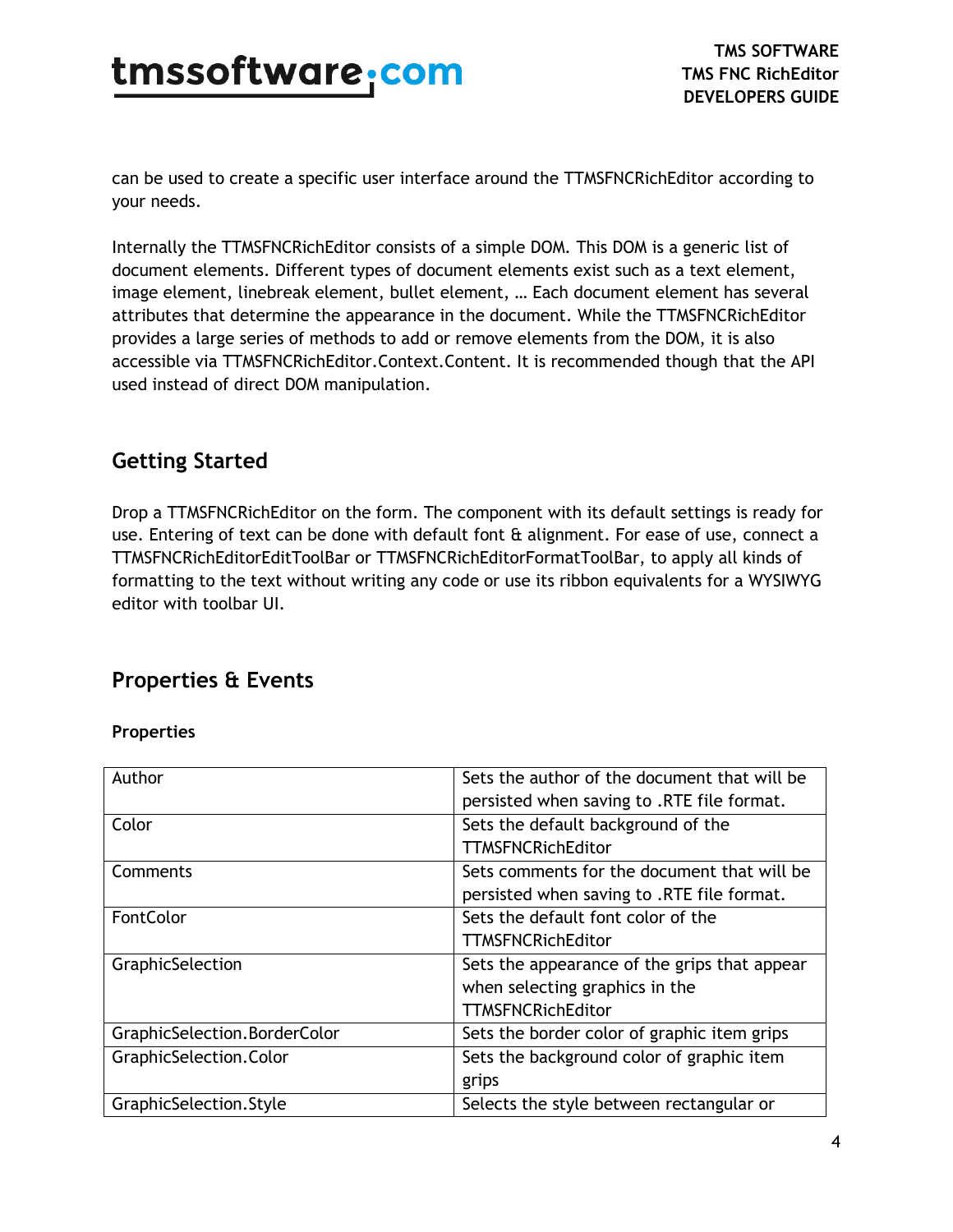|                       | circular for the grips                          |
|-----------------------|-------------------------------------------------|
| HighlightColor        | Sets the background color for highlighted text  |
|                       | in the TTMSFNCRichEditor                        |
| HighlightTextColor    | Sets the text color for highlighted text in the |
|                       | <b>TTMSFNCRichEditor</b>                        |
| LastModifiedBy        | Sets the name of the person who last            |
|                       | modified the content of the document and        |
|                       | this name Is persisted in the .RTE file         |
| <b>ReadOnly</b>       | When true, the content of the document          |
|                       | cannot be altered but selection is possible     |
| <b>SelectionColor</b> | Sets the background color for selection in the  |
|                       | <b>TTMSFNCRichEditor</b>                        |
| SelectionTextColor    | Sets the text color for selection in the        |
|                       | <b>TTMSFNCRichEditor</b>                        |
| <b>Tags</b>           | Sets tags for the document that will be         |
|                       | persisted when saving to .RTE file format.      |
| <b>URLColor</b>       | Sets the text color for hyperlinks in the       |
|                       | <b>TTMSFNCRichEditor</b>                        |
| Version               | Read-only property returning the version of     |
|                       | the component                                   |

#### **Events**

| OnCaretChanged     | Event triggered whenever the caret changes     |
|--------------------|------------------------------------------------|
|                    | in the TTMSFNCRichEditor                       |
| <b>OnClick</b>     | Event triggered when the editor is clicked     |
| OnClickHyperlink   | Event triggered when a hyperlink is clicked in |
|                    | the editor. The URL for the hyperlink is       |
|                    | returned as a parameter                        |
| OnDrawGraphic      | Event triggered for drawing custom graphic     |
|                    | elements in the TTMSFNCRichEditor. This        |
|                    | event returns the canvas and rectangle where   |
|                    | to draw the custom graphic and an ID for the   |
|                    | graphic element                                |
| OnEnter            | Event triggered when the TTMSFNCRIchEditor     |
|                    | gets focus                                     |
| <b>OnEnterWord</b> | Event triggered when one or more characters    |
|                    | were entered before a word boundary. The       |
|                    | event returns the word just entered            |
| <b>OnExit</b>      | Event triggered when the TTMSFNCRIchEditor     |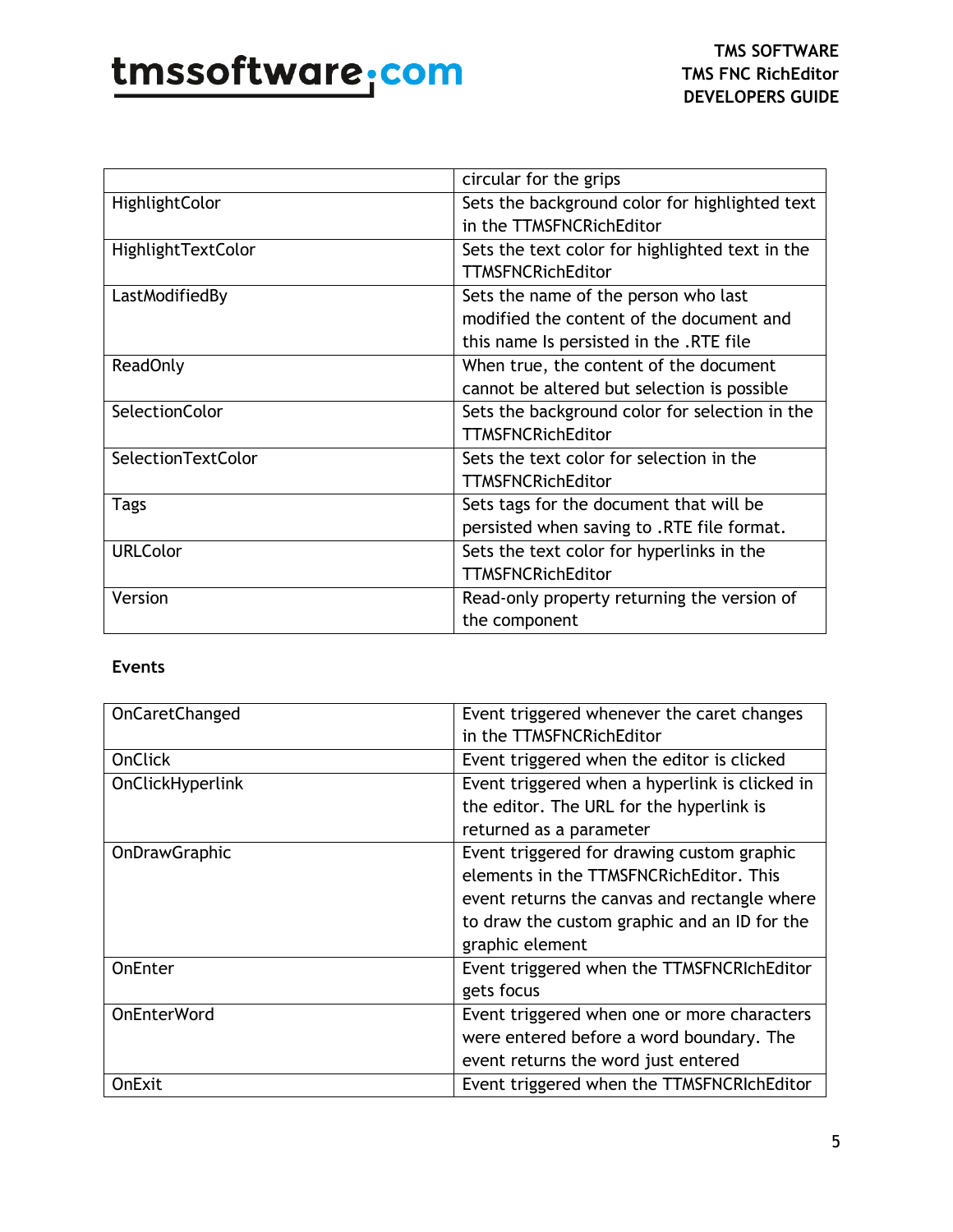|                    | looses focus                           |
|--------------------|----------------------------------------|
| OnSelectionChanged | Event triggered whenever the selection |
|                    | changes in the TTMSFNCRichEditor       |

#### <span id="page-5-0"></span>**Methods**

| AddBullet(AType: TBulletType = btCircle); | Appends a bullet element to the                       |
|-------------------------------------------|-------------------------------------------------------|
|                                           | <b>TTMSFNCRichEditor and returns a bullet</b>         |
|                                           | document element. The bullet types can be:            |
|                                           | btSquare                                              |
|                                           | btCircle                                              |
|                                           | btArrow                                               |
|                                           | btStar                                                |
| AddGraphic(AWidth, AHeight: integer; AID: | btTick<br>Appends a graphical element with a specific |
|                                           | ID to the TTMSFNCRichEditor and returns a             |
| string);                                  |                                                       |
|                                           | graphic document element. This graphical              |
|                                           | element needs to be drawn via the                     |
|                                           | <b>OnDrawGraphic event</b>                            |
| AddHyperlink(AValue, AURL: string);       | Sets a hyperlink for the currently selected           |
|                                           | text in the TTMSFNCRichEditor                         |
| AddImage(FileName: string); overload;     | Appends an image from file to the                     |
|                                           | TTMSFNCRichEditor and returns a graphic               |
|                                           | document element                                      |
| AddImage(FileName: string; AWidth,        | Appends an image from file with a specific            |
| AHeight: integer); overload;              | width and height to the TTMSFNCRichEditor             |
|                                           | and returns a graphic document element                |
| AddImage(Picture: TPicture); overload;    | Appends an image to the TTMSFNCRichEditor             |
|                                           | and returns a graphic document element.               |
|                                           | Images of the type BMP, JPEG, GIF, PNG, ICO           |
|                                           | are supported.                                        |
| AddImage(Picture: TPicture; AWidth,       | Appends an image with a specific width and            |
| AHeight: integer); overload;              | height to the TTMSFNCRichEditor and returns           |
|                                           | a graphic document element. Images of the             |
|                                           | type BMP, JPEG, GIF, PNG, ICO are supported.          |
| AddLineBreak: TREElement;                 | Appends a linebreak to the                            |
|                                           | <b>TTMSFNCRichEditor and returns a linebreak</b>      |
|                                           | document element                                      |
| AddMultiLineText(AValue: string);         | Appends multiple lines of text as word-               |
|                                           | wrapped text in the TTMSFNCRichEditor                 |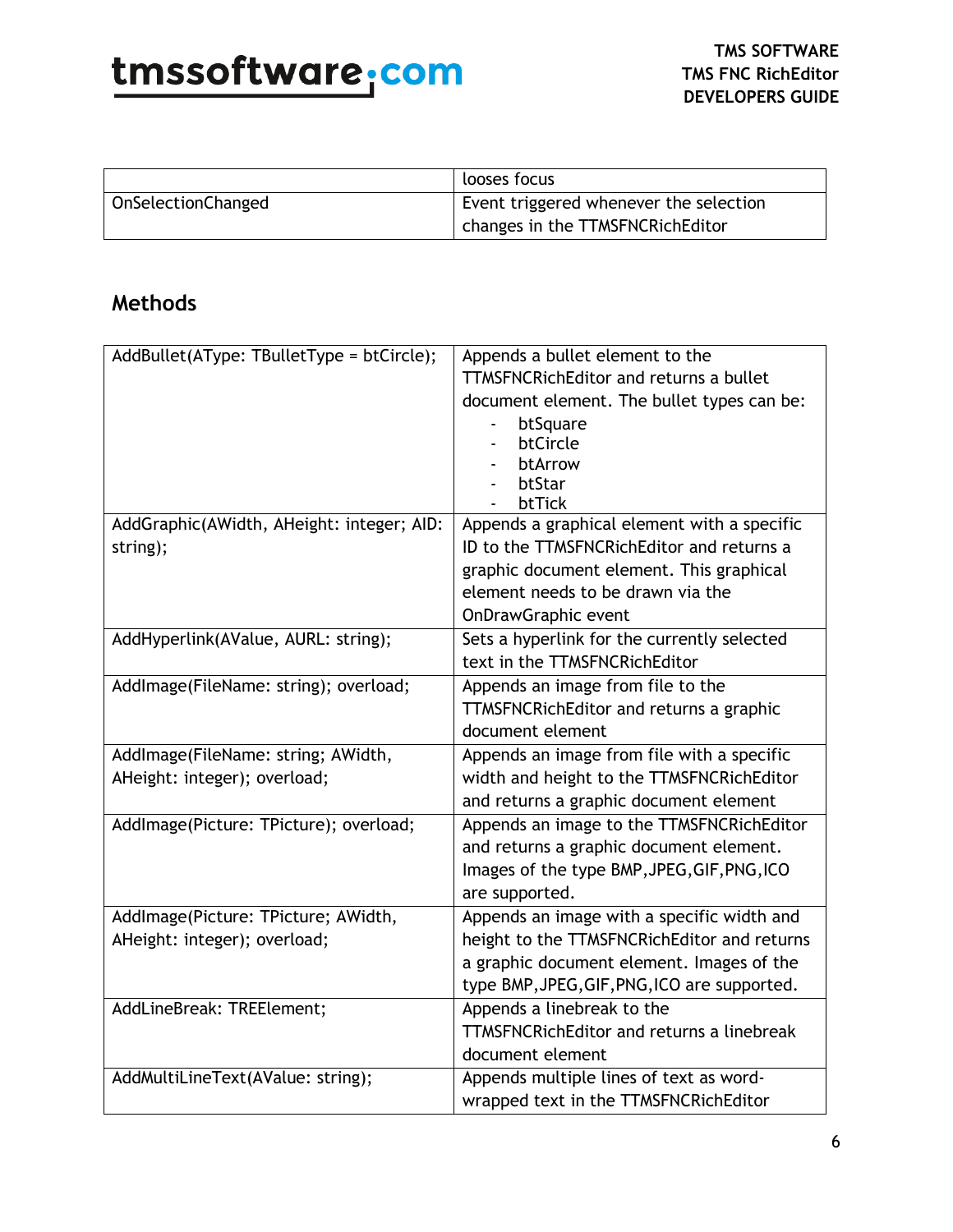| AddText(AValue: string): TTextElement;    | Appends text to the TTMSFNCRichEditor and      |
|-------------------------------------------|------------------------------------------------|
| overload;                                 | returns a text document element containing     |
|                                           | this added text                                |
| AddText(AValue: string; AAlignment:       | Appends text with a specific alignment to the  |
| TAlignment): TTextElement; overload;      | <b>TTMSFNCRichEditor and returns a text</b>    |
|                                           | document element containing this added text    |
| AddText(AValue: string; AColor: TColor):  | Appends text with a specific text color to the |
| TTextElement; overload;                   | <b>TTMSFNCRichEditor and returns a text</b>    |
|                                           | document element containing this added text    |
| AddText(AValue: string; AColor: TColor;   | Appends text with a specific text color and    |
| BkColor: TColor): TTextElement; overload; | background color to the TTMSFNCRichEditor      |
|                                           | and returns a text document element            |
|                                           | containing this added text                     |
| AddText(AValue: string; AFont: TFont):    | Appends text with a specific font setting to   |
| TTextElement; overload;                   | the TTMSFNCRichEditor and returns a text       |
|                                           | document element containing this added text    |
| AddText(AValue: string; AFontSize:        | Appends text with a specific font setting to   |
| integer; AFontName: string; AFontStyle:   | the TTMSFNCRichEditor and returns a text       |
| TFontStyles): TTextElement; overload;     | document element containing this added text    |
| AddText(AValue: string; AFontSize:        | Appends text with a specific font setting and  |
| integer; AFontName: string; AFontStyle:   | alignment to the TTMSFNCRichEditor and         |
| TFontStyles; AAlignment: TAlignment):     | returns a text document element containing     |
| TTextElement; overload;                   | this added text                                |
| BeginUpdate;                              | Use to block updates when doing many           |
|                                           | programmatic manipulations in the              |
|                                           | <b>TTMSFNCRichEditor</b>                       |
| CanRedo: boolean;                         | Returns true when a Redo operation is          |
|                                           | possible                                       |
| CanUndo: boolean;                         | Returns true when an Undo operation is         |
|                                           | possible                                       |
| CanUnindent: boolean;                     | Returns true when the selection in the         |
|                                           | document is indented (and thsu can be          |
|                                           | unindented)                                    |
| Clear;                                    | Removes all elements from the document         |
| ClearSelection;                           | Clears the selection in the document           |
| DeleteCaretElement;                       | Deletes the document element where the         |
|                                           | caret is                                       |
| DeleteChar;                               | Deletes the character at caret position        |
| DeleteSelected;                           | Deletes the selected element in case an        |
|                                           | image or graphical element is selected         |
| DeleteSelection;                          | Deletes the selection in the                   |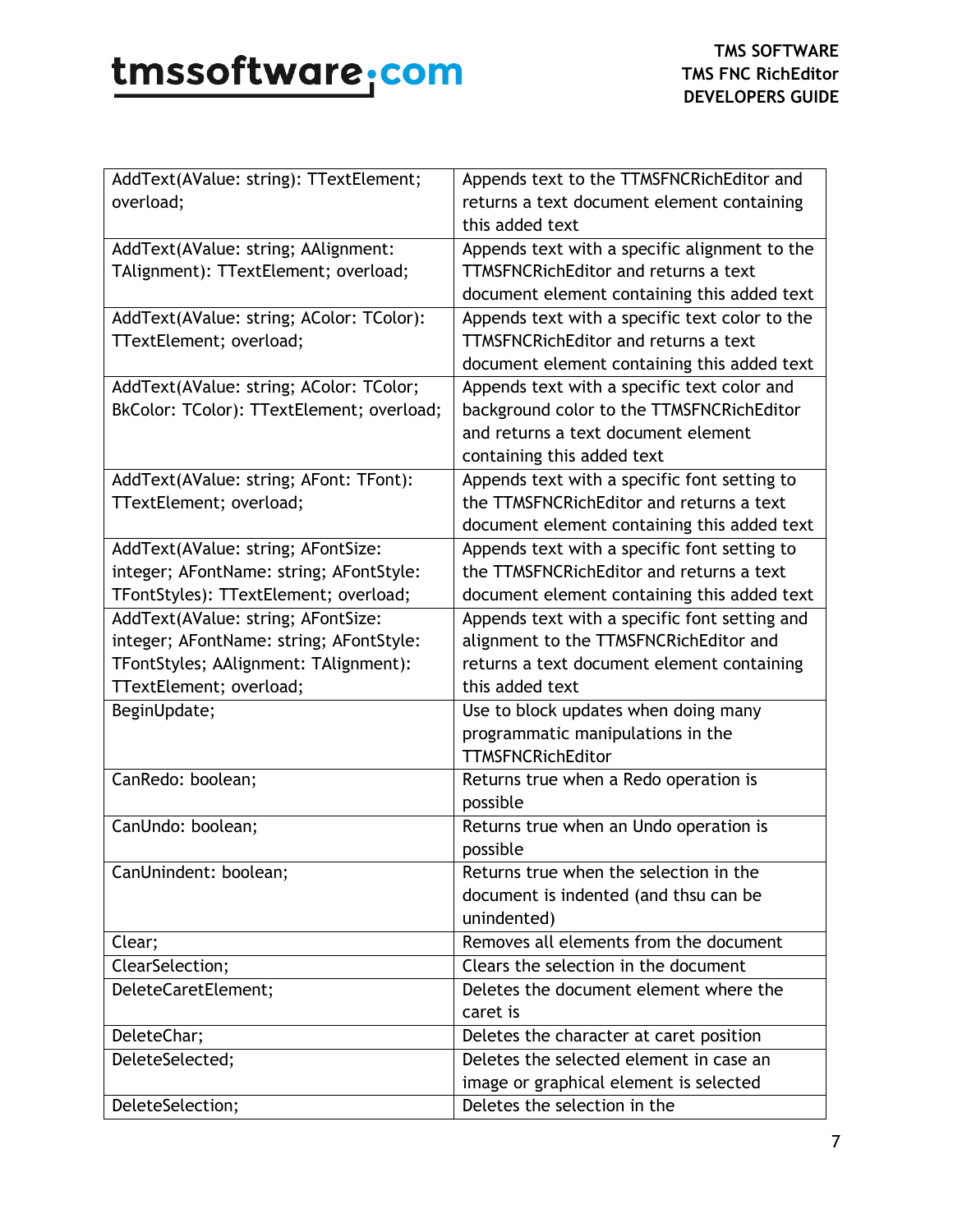|                                            | <b>TTMSFNCRichEditor</b>                       |
|--------------------------------------------|------------------------------------------------|
| EndUpdate;                                 | Use to block updates when doing many           |
|                                            | programmatic manipulations in the              |
|                                            | <b>TTMSFNCRichEditor</b>                       |
| FindFirst(AText: string; MatchCase:        | Finds the first occurrence of text from the    |
| boolean = false): boolean;                 | document origin                                |
| FindNext: boolean;                         | Finds the next occurrence of text from the     |
|                                            | position of the last find operation            |
| GetSelectionBkColor: TColor;               | Returns the background color for the selected  |
|                                            | text                                           |
| GetSelectionBullet: TBulletType;           | Returns the bullet type used for the selected  |
|                                            | text                                           |
| GetSelectionFontName: string;              | Returns the font face name for the selected    |
|                                            | text                                           |
| GetSelectionFontSize: integer;             | Returns the font size for the selected text    |
| GetSelectionIndent: integer;               | Returns the indent of the selected text        |
| GetSelectionTextColor: TColor;             | Returns the text color for the selected text   |
| GetWordAndIndexAtCaret(var AValue:         | Returns the word at caret position and the     |
| string; var Alndex: integer);              | index of the element containing the word       |
| HasSelection: boolean;                     | Function returns true when there is a          |
|                                            | selection in the TTMSFNCRichEditor             |
| Highlight(AText: string; MatchCase:        | Highlight the text in the document with or     |
| boolean = false): boolean;                 | without case sensitivity in the document       |
| InsertBullet(AType: TBulletType =          | Inserts a bullet element at caret position in  |
| btCircle);                                 | the TTMSFNCRichEditor and returns a bullet     |
|                                            | document element                               |
| InsertChar(ch: char);                      | Inserts a character at caret position          |
| InsertFromStream(const AStream:            | Inserts plain text from file at caret position |
| TStream; f: double);                       |                                                |
| InsertGraphic(ID: string; AWidth, AHeight: | Inserts a custom graphic element with a        |
| integer);                                  | specific width and height at caret position in |
|                                            | the TTMSFNCRichEditor and returns a graphic    |
|                                            | document element                               |
| InsertImage(FileName: string; AWidth:      | Inserts an image with a specific width and     |
| integer = $0$ ; AHeight: integer = $0$ );  | height at caret position in the                |
| overload;                                  | TTMSFNCRichEditor and returns an image         |
|                                            | document element                               |
| InsertImage(Picture: TPicture; AWidth:     | Inserts an image with a specific width and     |
| integer = $0$ ; AHeight: integer = $0$ );  | height at caret position in the                |
| overload;                                  | TTMSFNCRichEditor and returns an image         |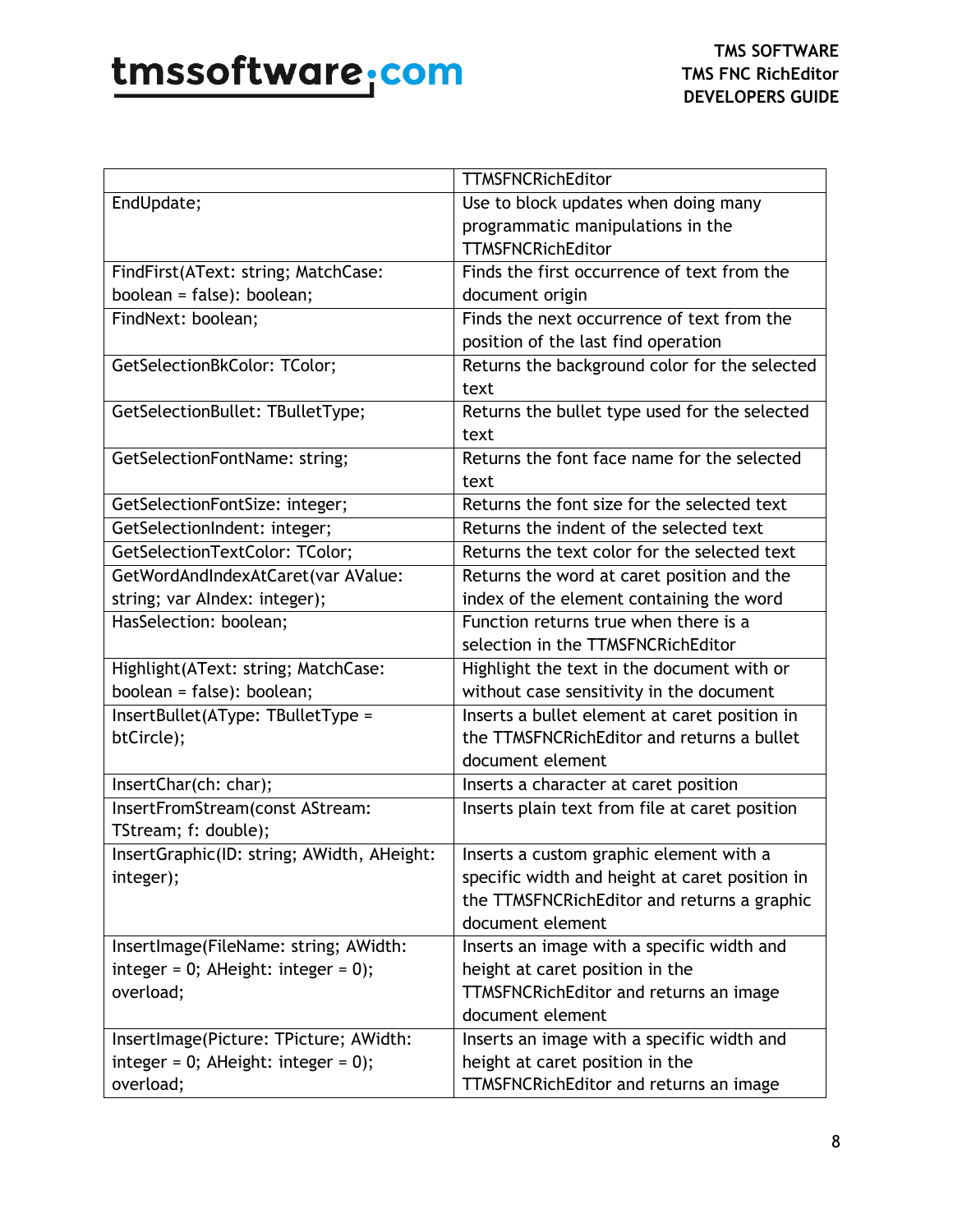|                                             | document element                                |
|---------------------------------------------|-------------------------------------------------|
| InsertMultiLineText(AValue: string);        | Inserts text in the TTMSFNCRichEditor at        |
|                                             | caret position                                  |
| InsertText(AValue: string): TTextElement;   | Inserts text in the TTMSFNCRichEditor at        |
| overload;                                   | caret position and returns a text document      |
|                                             | element containing this added text              |
| InsertText(Index: integer; AValue: string): | Inserts text in the TTMSFNCRichEditor at        |
| TTextElement; overload;                     | document element Index and returns a text       |
|                                             | document element containing this added text     |
| IsCaretInBulletList(var AType: TBulletType; | Returns true when the caret is within a list of |
| var Alndex, Alndent: integer): boolean;     | bulleted items and when so, returns the         |
|                                             | bullet type, the index of the item in the list  |
|                                             | and the indent of the bulleted items            |
| IsEmpty: boolean;                           | Returns true when the document is empty         |
| IsSelectionBold: boolean;                   | Returns true when the selected text font        |
|                                             | style is bold                                   |
| IsSelectionCenter: boolean;                 | Returns true when the selected text             |
|                                             | alignment is center aligned                     |
| IsSelectionItalic: boolean;                 | Returns true when the selected text font        |
|                                             | style is italic                                 |
| IsSelectionLeft: boolean;                   | Returns true when the selected text             |
|                                             | alignment is left aligned                       |
| IsSelectionRight: boolean;                  | Returns true when the selected text             |
|                                             | alignment is right aligned                      |
| IsSelectionStrikeOut: boolean;              | Returns true when the selected text font        |
|                                             | style is strikeout                              |
| IsSelectionSubscript: boolean;              | Returns true when the selected text font        |
|                                             | style is subscript                              |
| IsSelectionSuperscript: boolean;            | Returns true when the selected text font        |
|                                             | style is superscript                            |
| IsSelectionUnderline: boolean;              | Returns true when the selected text font        |
|                                             | style is underline                              |
| LoadFromFile(const FileName: string);       | Load a document from the .RTE file format       |
| LoadFromStream(const AStream:               | Load a document in the .RTE file format from    |
| TStream);                                   | stream                                          |
| LoadFromTextFile(const FileName: string);   | Loads the document from a plain text file       |
| Merge(NamesAndValues: TStringList);         | Performs merging of mergefields with merge      |
|                                             | values contained in the stringlist              |
| PlainText: string;                          | Returns the text of the TTMSFNCRichEditor       |
|                                             | document as plaintext                           |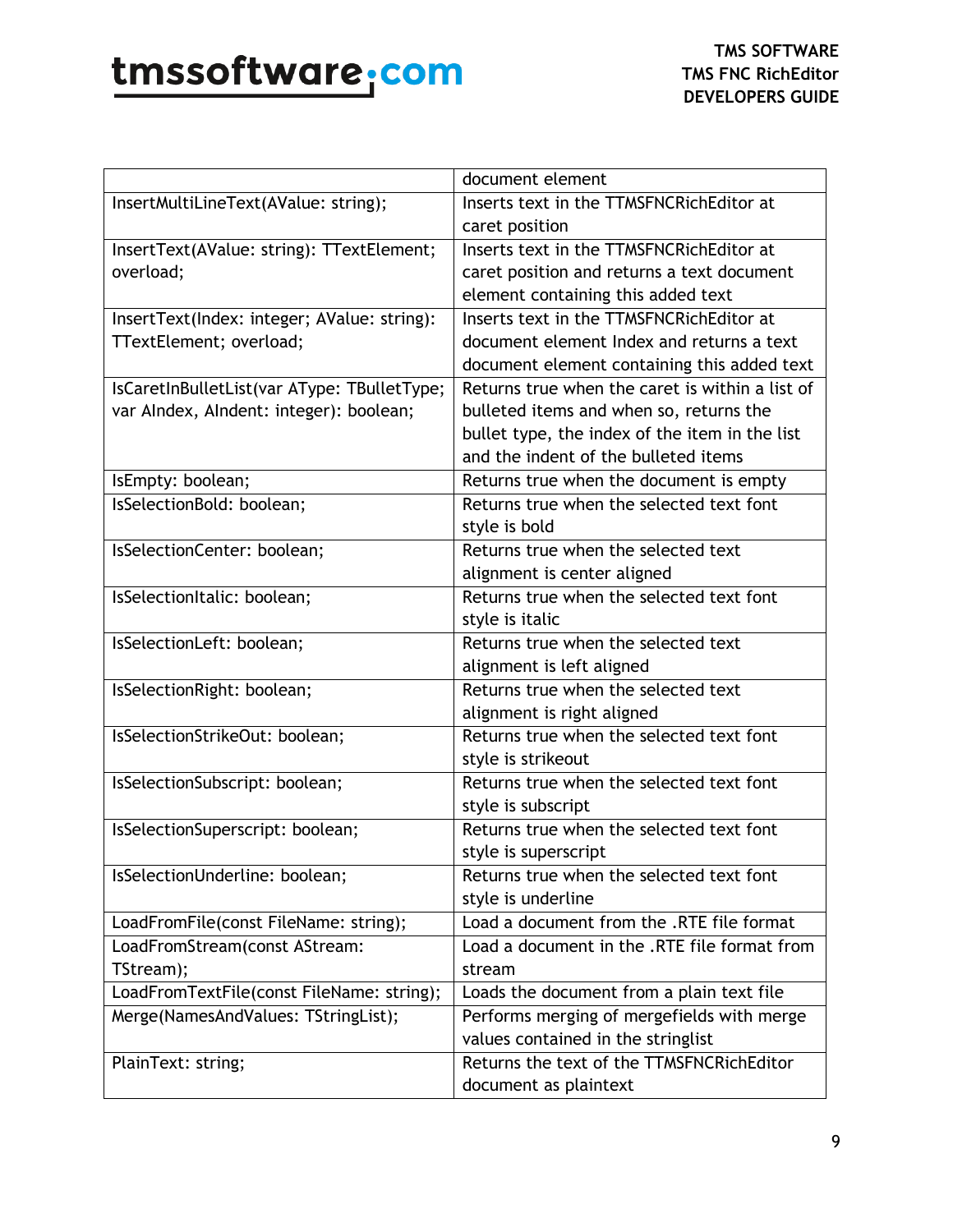| property Caret: TCaret read FCaret write  | Allows to get and set the caret based on       |
|-------------------------------------------|------------------------------------------------|
| FCaret;                                   | document elements and character position       |
|                                           | within the selected document element           |
| property Selected: TREElement read        | Get or set the selected (graphical) document   |
| <b>FSelected write FSelected;</b>         | element                                        |
| property Selection: TSelection read       | Allows to get and set the selection in the     |
| <b>FSelection write FSelection;</b>       | <b>TTMSFNCRichEditor based on document</b>     |
|                                           | elements for the selection start and selection |
|                                           | end and character positions within the         |
|                                           | selections                                     |
| Redo;                                     | Performs Redo                                  |
| ReplaceFirst(AText, AReplacement: string; | Replaces the first occurrence of text from the |
| MatchCase: boolean = false): boolean;     | document origin                                |
| ReplaceNext: boolean;                     | Replaces the next occurrence of text from      |
|                                           | the position of the last find operation        |
| SaveSelectionToStream(const AStream:      | Saves the current selected document            |
| TStream);                                 | elements in .RTE file format to stream         |
| SaveToFile(const FileName: string);       | Save a document to the .RTE file format        |
| SaveToStream(const AStream: TStream);     | Save a document in the .RTE file format to     |
|                                           | stream                                         |
| SaveToText(AFileName: string);            | Saves the document in TTMSFNCRichEditor as     |
|                                           | plain text                                     |
|                                           | Vertically scroll the TTMSFNCRIchEditor to     |
| ScrollToCaret;                            |                                                |
|                                           | make the caret visible                         |
| SelectAll;                                | Selects all document elements in               |
|                                           | <b>TTMSFNCRichEditor</b>                       |
| SelectedText: string;                     | Returns the selected text                      |
| SelectText(FromChar, ALength: integer);   | Selects text in the TTMSFNCRichEditor based    |
|                                           | on character position of the text and length   |
|                                           | in characters                                  |
| SelectWordAtCaret: string;                | Selects the word in the TTMSFNCRichEditor      |
|                                           | document at caret position                     |
| SelectWordAtXY(X,Y: integer): string;     | Selects the word in the TTMSFNCRichEditor      |
|                                           | document at mouse coordinates X, Y             |
| SetSelectionAttribute(AAlignment:         | Sets the alignment of the selected text        |
| TAlignment); overload;                    |                                                |
| SetSelectionAttribute(AError: boolean);   | Sets the selected text with red error          |
| overload;                                 | underlining or remove error underlining        |
| SetSelectionAttribute(AFont: TFont;       | Sets the font and color attribute of the       |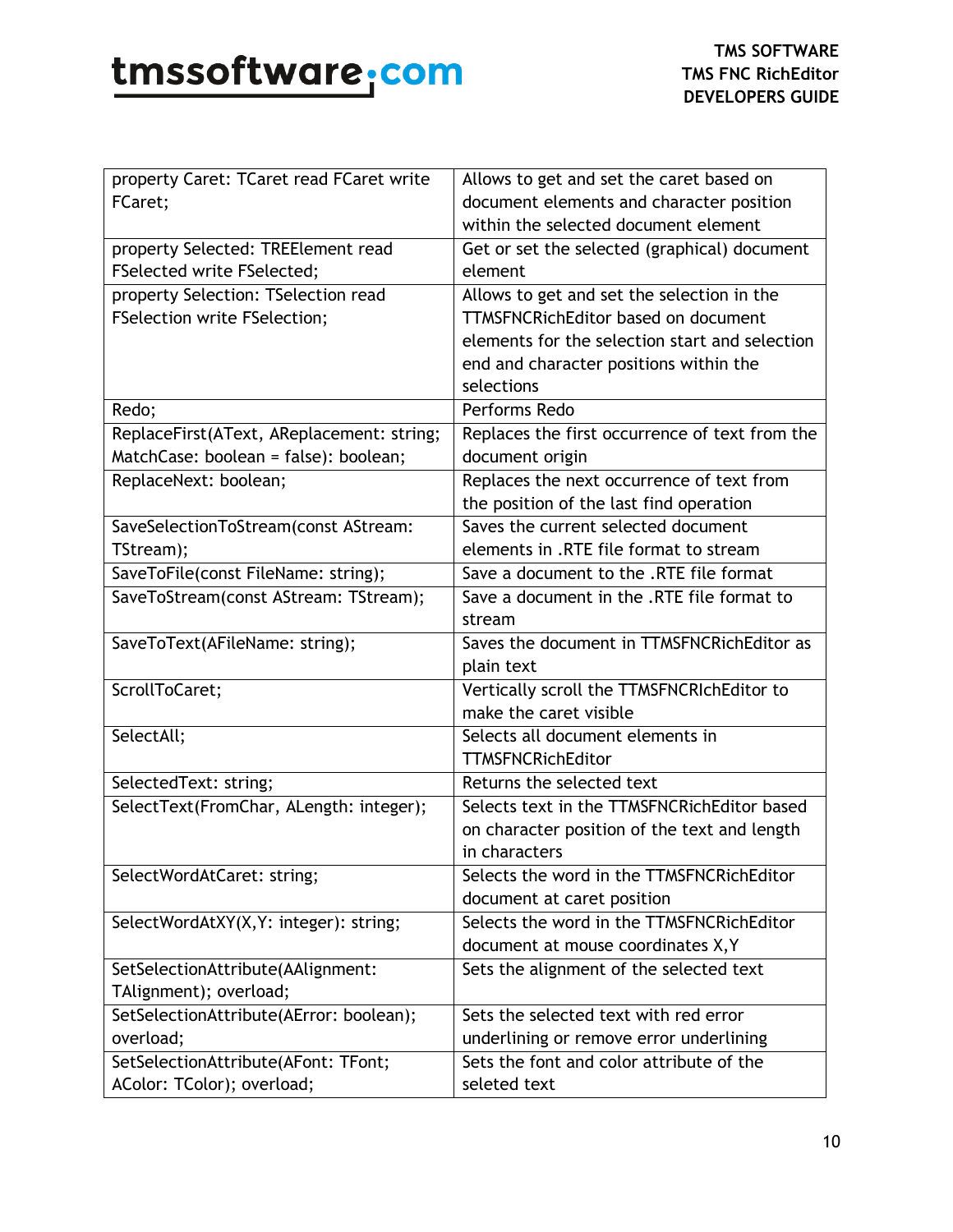| SetSelectionAttribute(AFont: TFont;      | Sets the font, text color and background          |
|------------------------------------------|---------------------------------------------------|
| AColor: TColor; BkColor: TColor);        | color attribute of the seleted text               |
| overload;                                |                                                   |
| SetSelectionAttribute(AFontName: string; | Sets the font and color attribute of the          |
| AFontSize: integer; AFontStyle:          | seleted text                                      |
| TFontStyles; AColor: TColor); overload;  |                                                   |
| SetSelectionAttribute(AFontName: string; | Sets the font, text color and background          |
| AFontSize: integer; AFontStyle:          | color attribute of the seleted text               |
| TFontStyles; AColor, BkColor: TColor);   |                                                   |
| overload;                                |                                                   |
| SetSelectionBkColor(AColor: TColor);     | Sets the background color of the selected<br>text |
| SetSelectionBold(DoBold: boolean);       | Sets the selected text bold or remove bold        |
| SetSelectionBullets(AType: TBulletType); | Sets bullets for the selected text. Each line     |
| overload;                                | separated by a linebreak gets a bullet. AType     |
|                                          | sets the bullet type                              |
| SetSelectionColor(AColor: TColor);       | Sets the text color of the selected text          |
| SetSelectionError(DoError: boolean);     | Sets the selected text with red error             |
|                                          | underlining or remove error underlining           |
| SetSelectionFontName(AName: string);     | Sets the font face name for the selected text     |
| SetSelectionFontSize(ASize: integer);    | Sets the font size for the selected text          |
| SetSelectionHighlight;                   | Sets the selected text in highlight text /        |
|                                          | background colors                                 |
| SetSelectionHyperlink(AURL: string);     | Sets a hyperlink for the text selected element    |
|                                          | in the document                                   |
| SetSelectionIndent(AIndent: integer);    | Sets the indent on the selected text              |
| SetSelectionItalic(DoItalic: boolean);   | Sets the selected text italic or remove italic    |
| SetSelectionMergeField(AMergeName:       | Defines a mergefield value for the selected       |
| string);                                 | text                                              |
| SetSelectionStrikeOut(DoStrikeOut:       | Sets the selected text strikeout or remove        |
| boolean);                                | strikeout                                         |
| SetSelectionSubscript(DoSubScript:       | Sets the selected text subscript or remove        |
| boolean);                                | subscript                                         |
| SetSelectionSuperscript(DoSuperScript:   | Sets the selected text superscript or remove      |
| boolean);                                | superscript                                       |
| SetSelectionUnderline(DoUnderline:       | Sets the selected text underlined or remove       |
| boolean);                                | underlined                                        |
| Undo;                                    | Performs Undo                                     |
| UnHighlight;                             | Undo any previous highlight                       |
| UnSelect;                                | Undo any selection in the document                |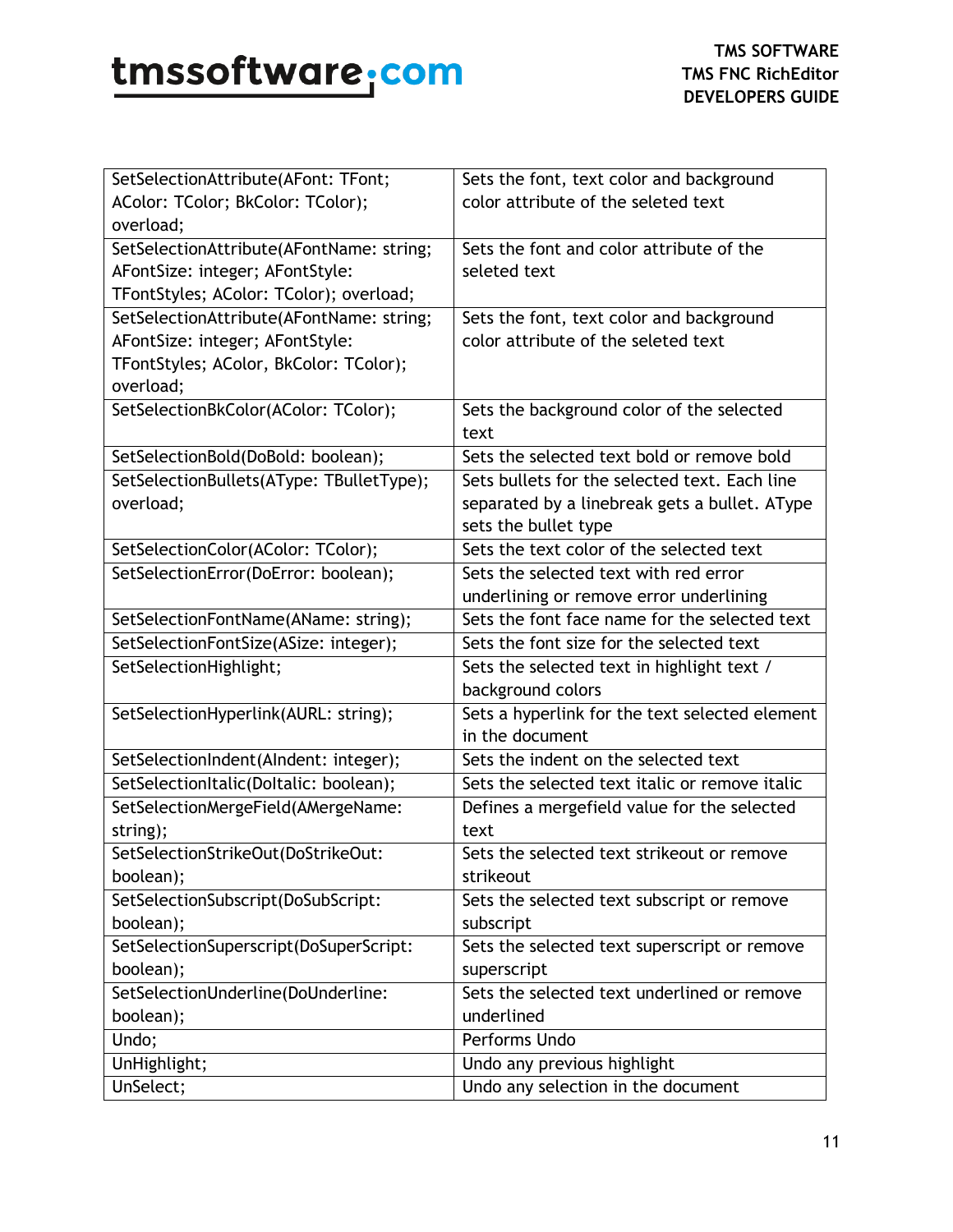| UpdateWordAndIndexAtCaret(AValue:          | Replaces the word at document element at    |
|--------------------------------------------|---------------------------------------------|
| string; Alndex: integer);                  | caret position at character index Alndex by |
|                                            | AValue                                      |
| WordAtCaret: string;                       | Returns the word at caret position          |
| WordAtXY(X, Y: integer): string;           | Returns the word at X, Y mouse coordinates  |
| XYToCaret(X, Y: integer); overload;        | Sets the caret at mouse X, Y coordinates    |
| XYToCaret(X, Y: single); overload;         |                                             |
| XYToChar(X, Y: integer; el: TREElement;    | Converts the X, Y mouse coordinates to      |
| var CX, CY: integer): integer;             | character position in the document text     |
| XYToElement(X, Y: integer; var el:         | Retrieves the document element at mouse     |
| TREElement): boolean;                      | X, Y coordinates                            |
| XYToWord(X, Y: integer): string; overload; | Returns the word at mouse coordinates X, Y  |
| XYToWord(X, Y: integer; el: TREElement):   | Returns the word and document element at    |
| string; overload;                          | mouse coordinates X, Y                      |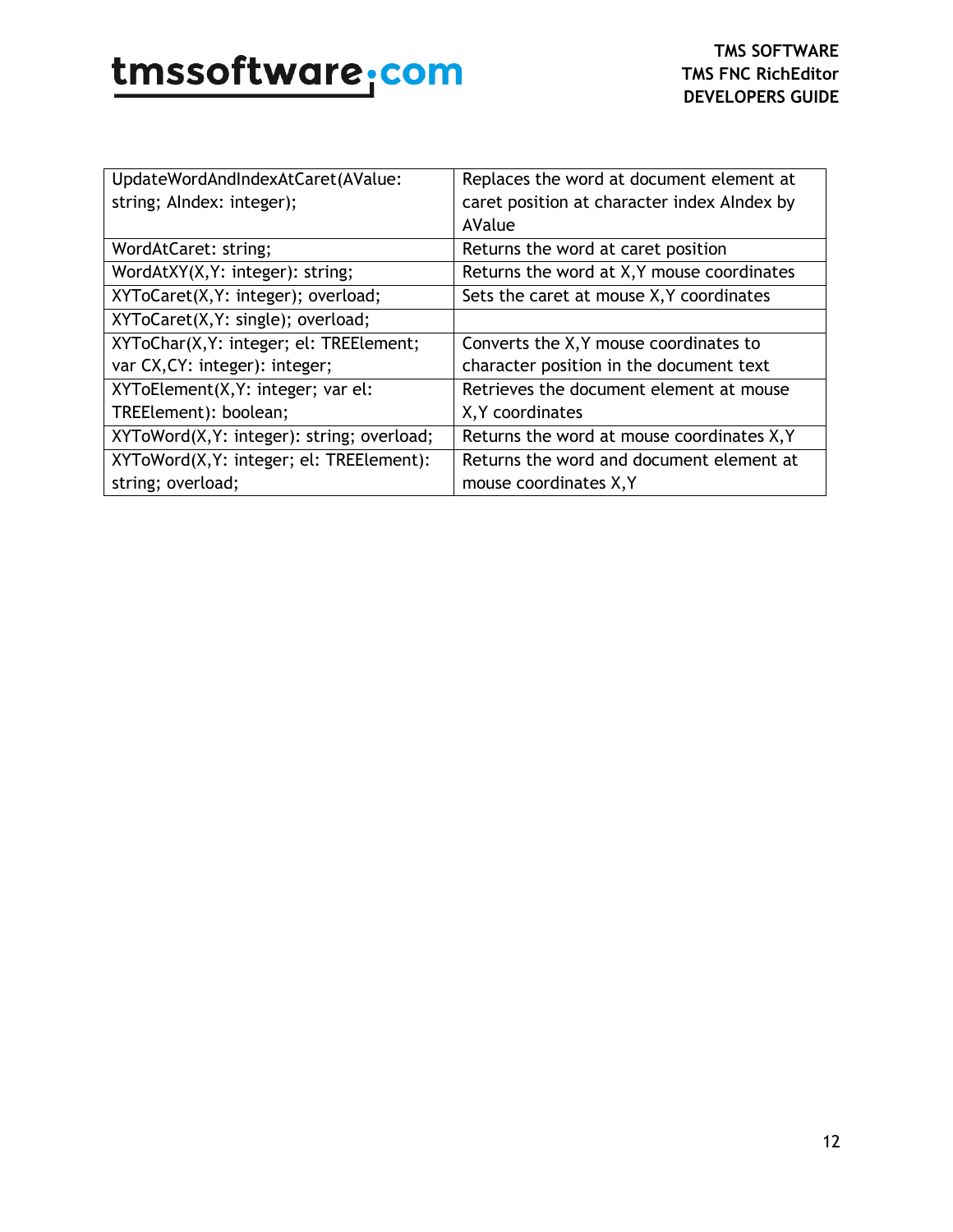### <span id="page-12-0"></span>**Programmatic access to the document**

Text can be inserted in TTMSFNCRichEditor in various ways. To start with call:

TMSFNCRichEditor1.AddText('Hello world');

| TMS FMX RichEditor<br>a                                                                                                                                                                  |
|------------------------------------------------------------------------------------------------------------------------------------------------------------------------------------------|
| lli<br>這<br>€<br>le<br>름<br>$\overline{\phantom{a}}$<br><b>A</b><br>$\bar{\epsilon}$<br>÷<br>트<br>理<br>$\underline{\mathsf{U}}$<br>B<br>Segoe UI<br>I<br>∣₹<br>14<br>÷<br>$\bullet$<br>÷ |
| Hello world                                                                                                                                                                              |
|                                                                                                                                                                                          |
|                                                                                                                                                                                          |
|                                                                                                                                                                                          |
|                                                                                                                                                                                          |
|                                                                                                                                                                                          |
|                                                                                                                                                                                          |
|                                                                                                                                                                                          |

Add text on the next line with:

```
TMSFNCRichEditor1.AddLineBreak;
TMSFNCRichEditor1.AddText('Text on the second line');
```

| <b>TMS FMX RichEditor</b><br>с                                                                                                                                                                       |
|------------------------------------------------------------------------------------------------------------------------------------------------------------------------------------------------------|
| ı.<br>EEEE<br>$\left  \frac{1}{3} \right $<br>$\qquad \qquad \textcircled{\small\textrm{R}}$<br>A.<br><b>红 担</b><br>$\mathcal{S}$<br>▏╤<br>Segoe UI<br>14<br>B<br>⊍<br>÷<br>÷<br>٠<br>$\bullet$<br>H |
| Hello world                                                                                                                                                                                          |
| Text on the second line                                                                                                                                                                              |
|                                                                                                                                                                                                      |
|                                                                                                                                                                                                      |
|                                                                                                                                                                                                      |
|                                                                                                                                                                                                      |
|                                                                                                                                                                                                      |
|                                                                                                                                                                                                      |
|                                                                                                                                                                                                      |

To add text with a different font than default font, use: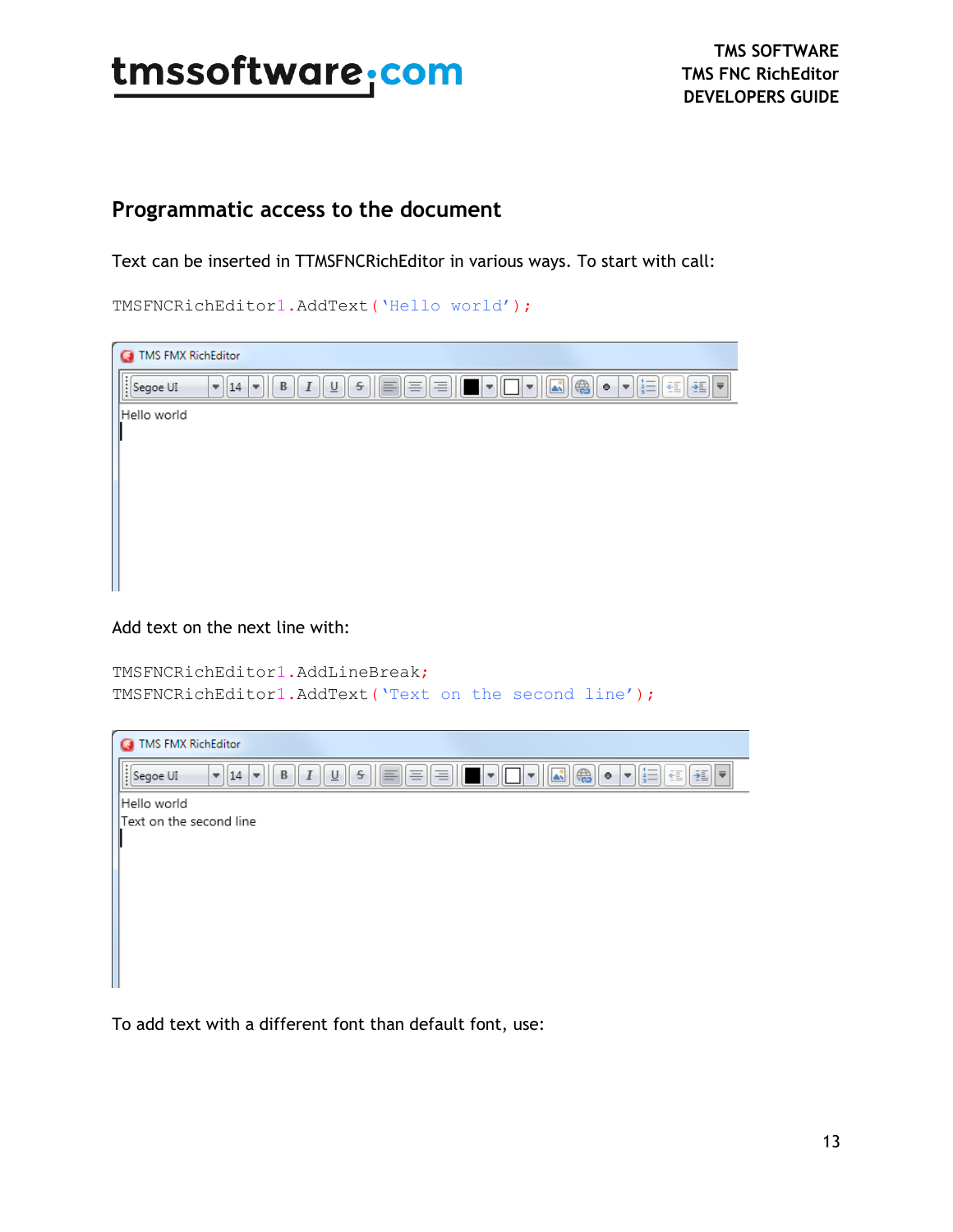TMSFNCRichEditor1.AddLineBreak; TMSFNCRichEditor1.AddText('Another line with special font',12,'Courier',[fsBold]);



To change attributes of text in the TTMSFNCRichEditor, perform a selection based on index of the text and length. For example, to change the color of "world" on the first line, set a selection from character 6 for 5 characters (character index starts at zero) and set an attribute for the selection followed by remove the selection itself:

```
TMSFNCRichEditor1.SelectText(6,5);
TMSFNCRichEditor1.SetSelectionColor(claRed);
TMSFNCRichEditor1.SetSelectionItalic(True);
TMSFNCRichEditor1.ClearSelection;
```


To add images to the TTMSFNCRichEditor, use:

```
TMSFNCRichEditor1.AddImage('.\sample.png');
```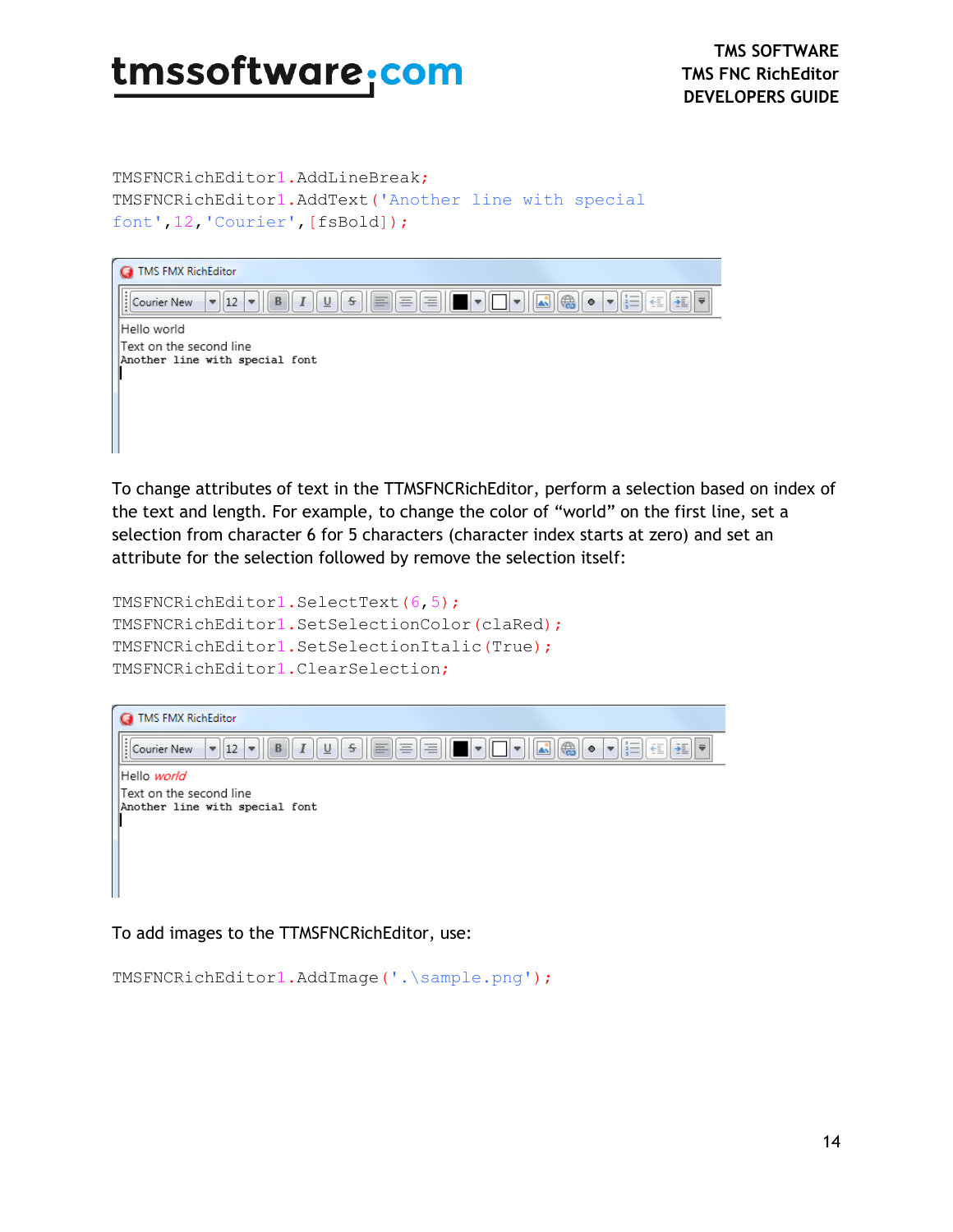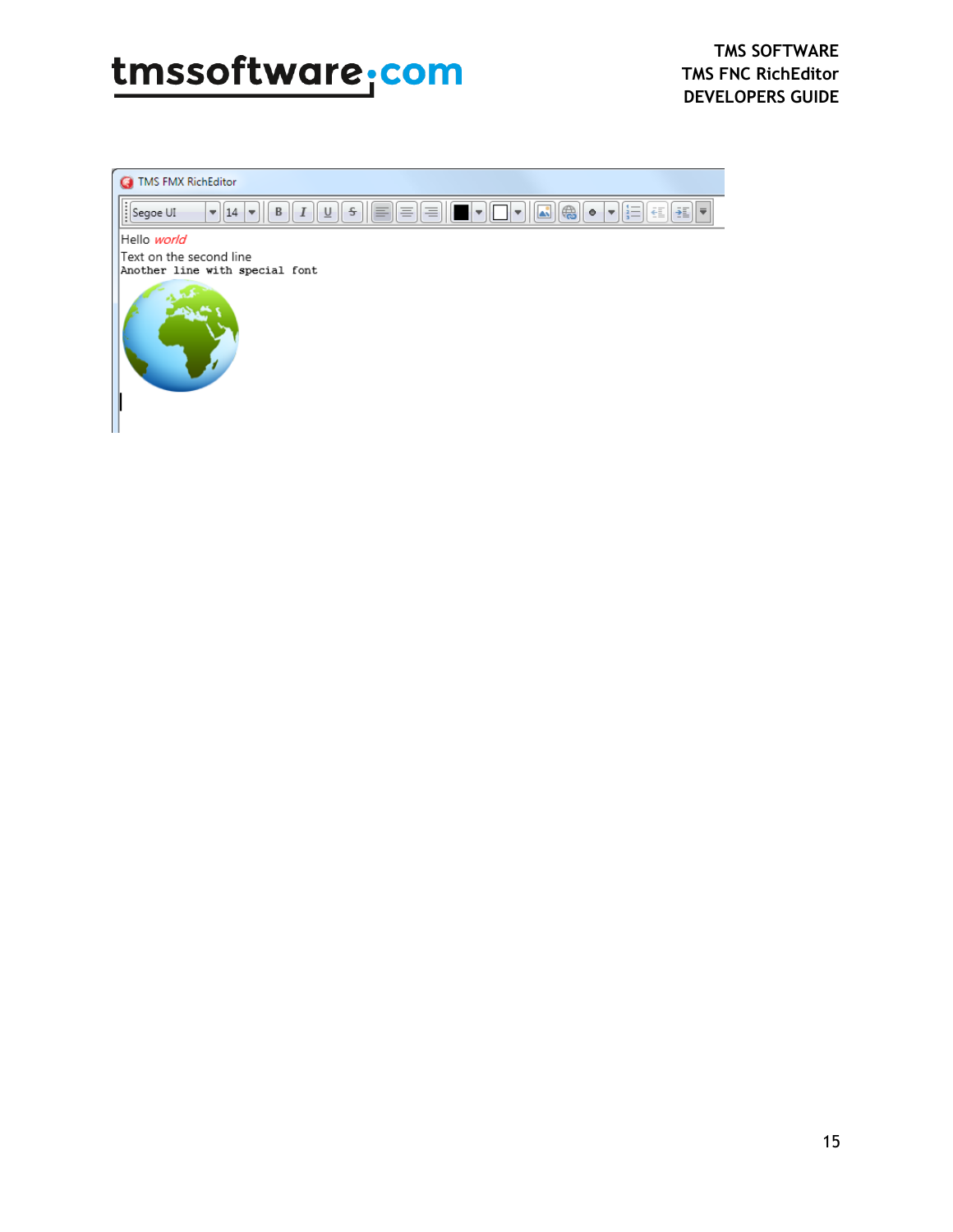#### <span id="page-15-0"></span>**Using merge fields**

Via merge fields, specific places in the document can be quickly replaced during a merge operation. To perform merging, first insert merge fields in the document. Merge fields are pieces of text that get a merge field name. These pieces of text are displayed between brackets «» and with a gray background. To set a piece of text as merge field, select the text and call

TMSFNCRichEditor1.SetSelectionMergeField('MergeFieldName');

Assume that following merge field names exist in the TTMSFNCRichEditor document:

'Name' 'Street' 'City' 'Country'

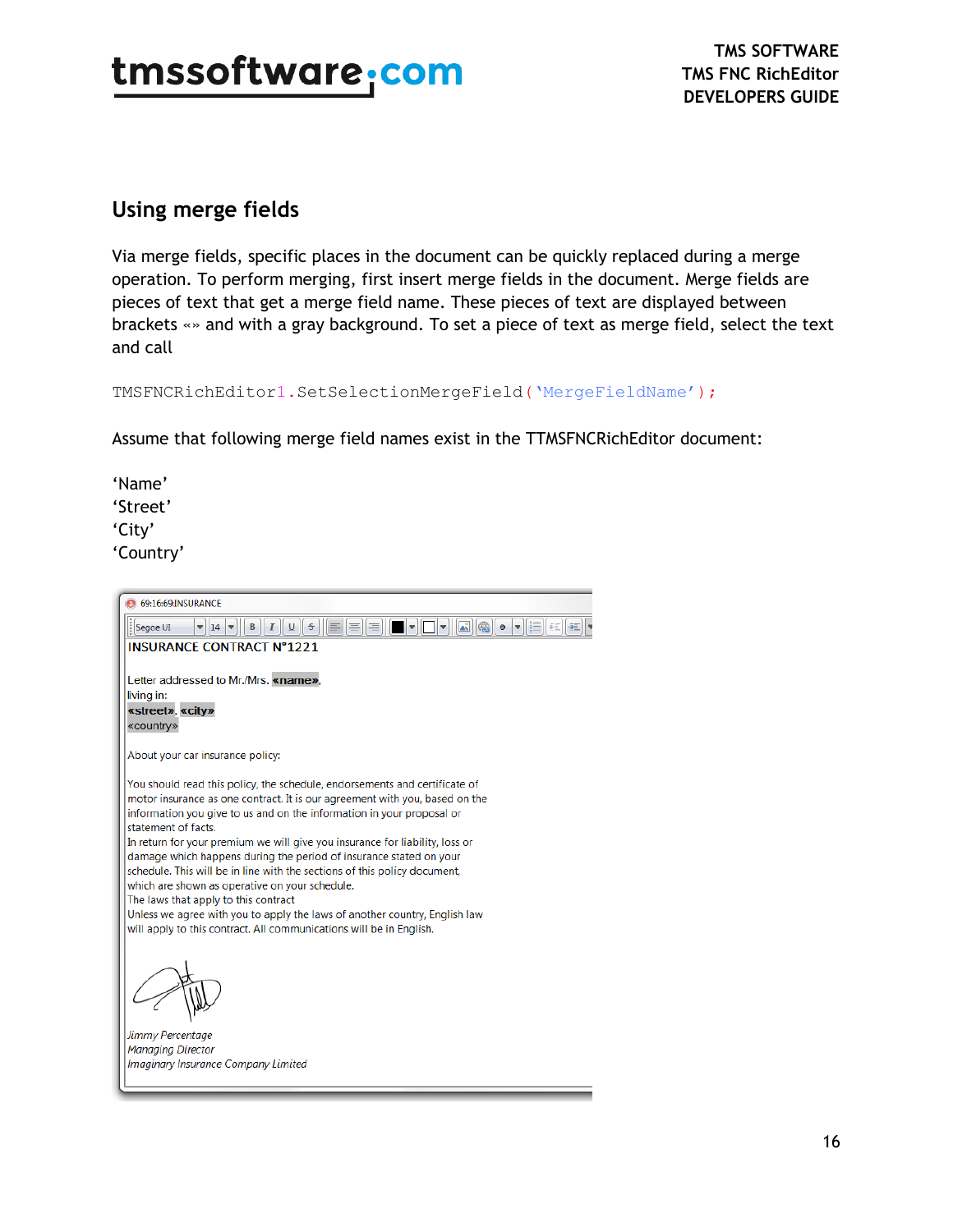then a merge operation can be done in the following way:

```
var
   sl: TStringList;
sl := TStringList.Create;
sl.Add('Name=Bill Gates');
sl.Add('Street=Microsoft Way 1');
sl.Add('City=Redmond');
sl.Add('Country=USA');
TMSFNCRichEditor1.Merge(sl);
```
sl.Free;

This will replace the merge fields Name, Street, City, Country with the values 'Bill Gates', 'Microsoft Way 1', 'Redmond', 'USA' specifically.

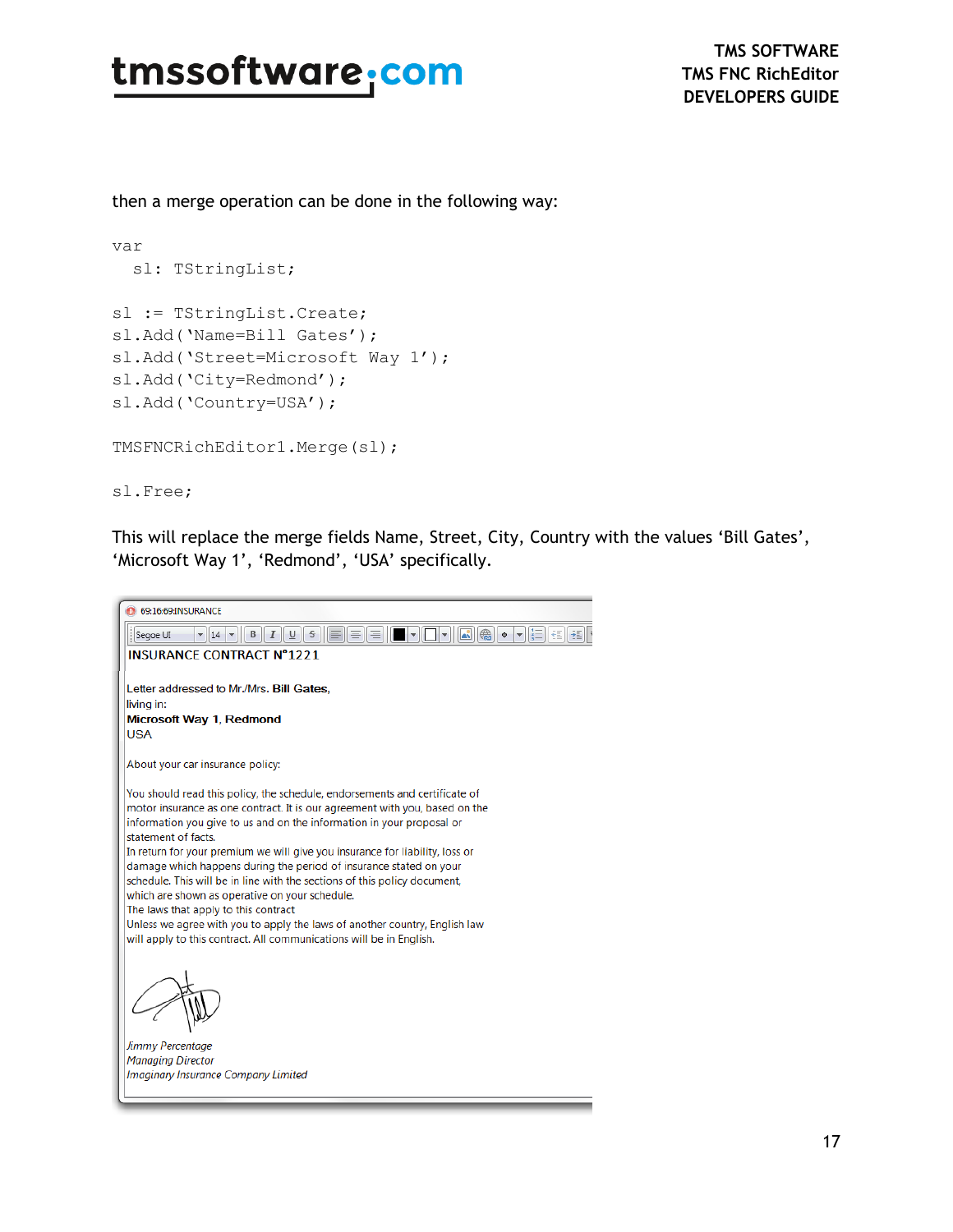It is also possible to replace merge fields by pictures, i.e. insert pictures dynamically during a merge operation.

To do this, set a merge fieldname just like for text but using following construct for the mergelist:

Assume that in the previous example we want to add a picture of the person in the document, this would become:

'Photo' 'Name' 'Street' 'City' 'Country'

A merge operation is done the following way:

```
var
   sl: TStringList;
  pic: TBitmap;
pic := TBitmap.Create;
pic.LoadFromFile('billgates.jpg');
sl := TStringList.Create;
sl.AddObject('Photo=',pic);
sl.Add('Name=Bill Gates');
sl.Add('Street=Microsoft Way 1');
sl.Add('City=Redmond');
sl.Add('Country=USA');
TMSFNCRichEditor1.Merge(sl);
sl.Free;
pic.Free;
```
To undo the merge operation (and have the document ready for a new merge operation), simply call TMSFNCRichEditor1.UnMerge; after the merge operation.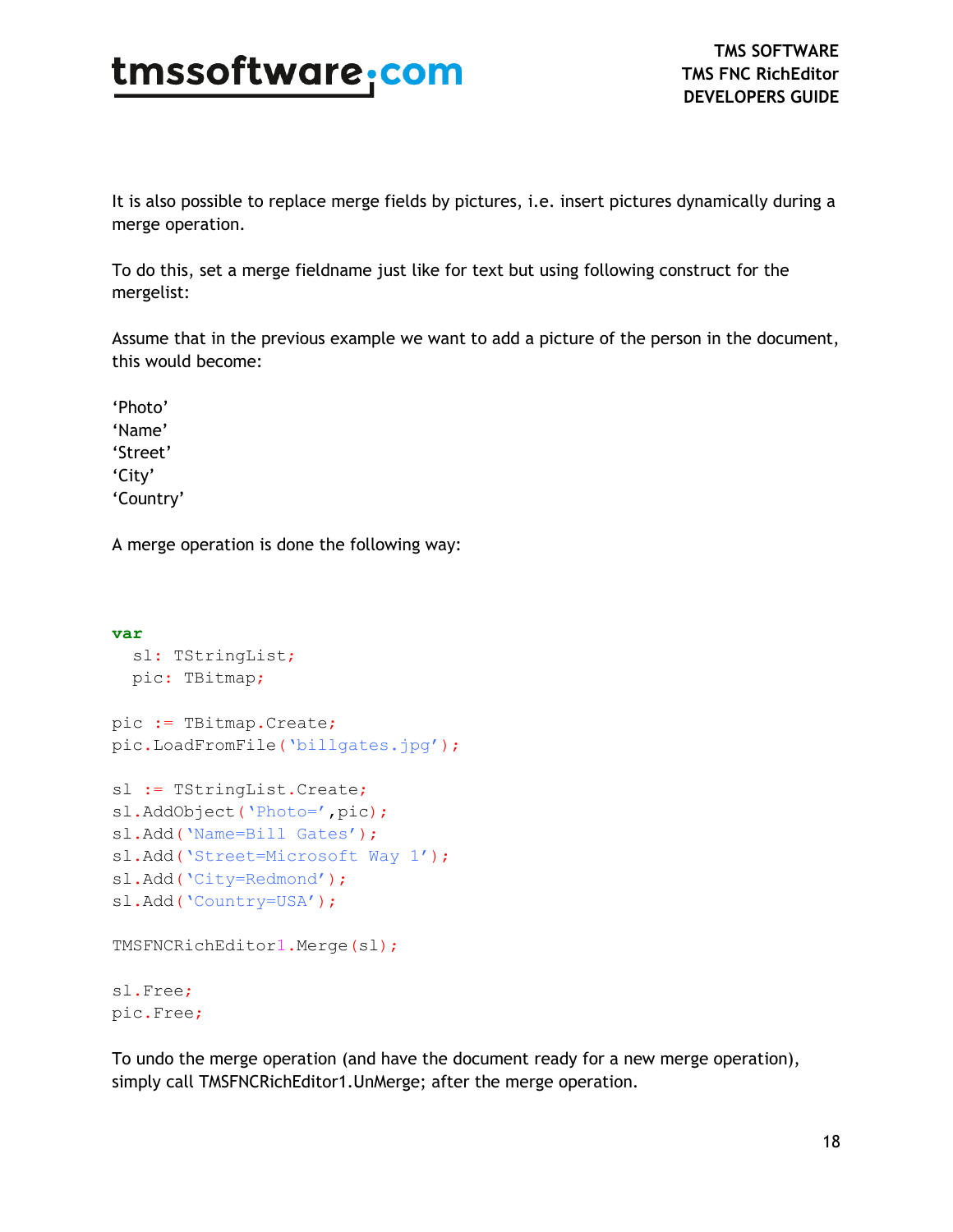#### <span id="page-18-0"></span>**Using accompanying toolbars**

TTMSFNCRichEditor comes with 2 ready-to-use toolbars that enable to quickly create userinterfaces for manipulating the formatted text without writing code. To start using the toolbars, simple drop one of the toolbars on either a TTMSFNCDockPanel or directly on the form.

#### **TTMSFNCRichEditorEditToolBar, TTMSFNCRichEditorFormatToolBar**

These are 2 toolbars designed to be used in combination with a TTMSFNCDockPanel. The toolbars are divided in functions for Open/Save/Clipboard/Undo/Redo with the TTMSFNCRichEditorEditToolBar, changing font characteristics, alignment, bullets, indents, colors and inserting images, hyperlinks, special characters with the TTMSFNCRichEditorFormatToolbar.

| $-1$ $-11$ |  |  |  |  |  |  |  |  |                                                      |  |  |  |  |
|------------|--|--|--|--|--|--|--|--|------------------------------------------------------|--|--|--|--|
|            |  |  |  |  |  |  |  |  | $\bigcirc$ $\bullet$ $\bullet$ $\bigcirc$ $\bigcirc$ |  |  |  |  |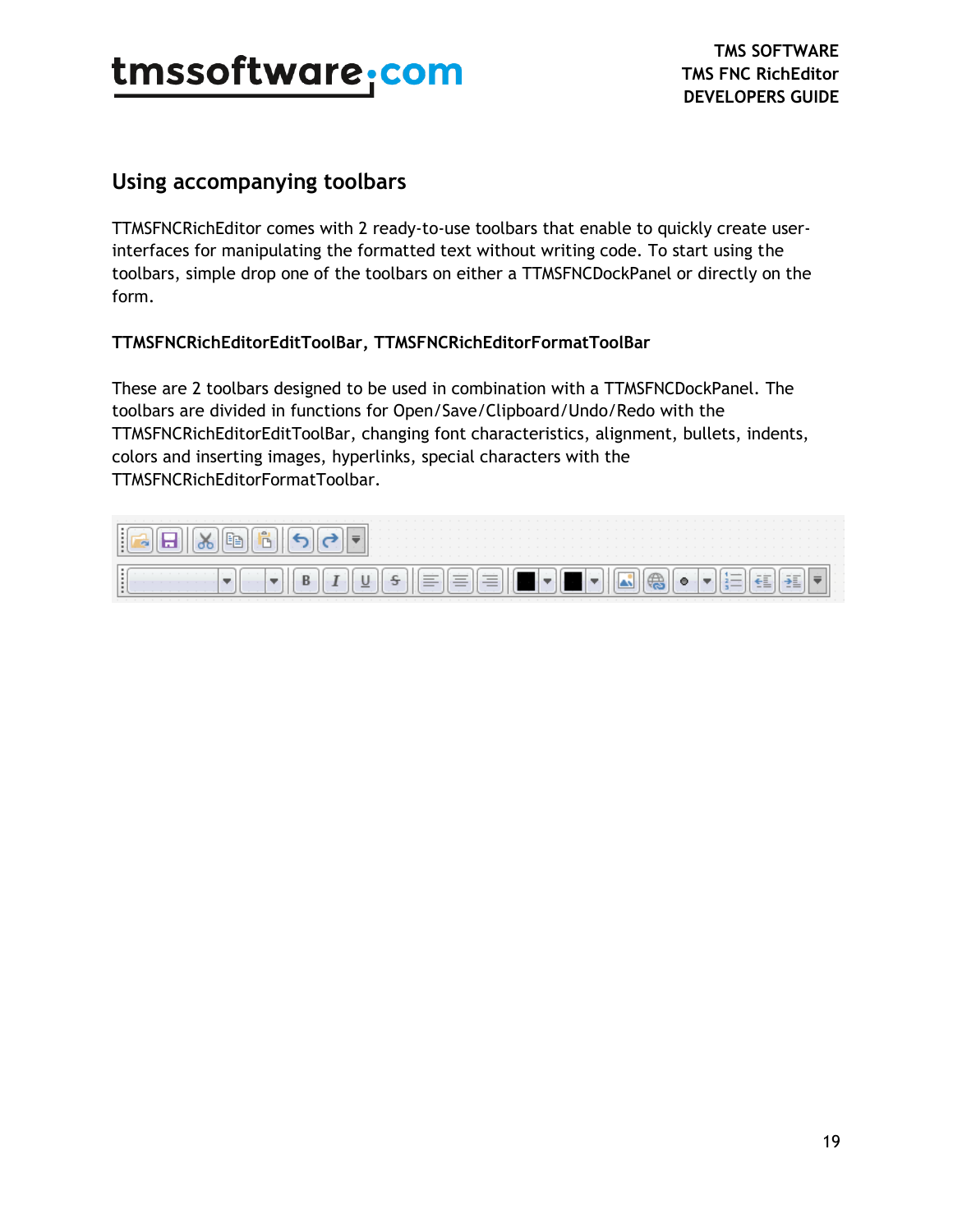### <span id="page-19-0"></span>**Importing & exporting in rich text**

TTMSFNCRichEditor comes with a component to allow to import or export its content in rich text (.RTF) files.

Performing such export or import is easy. Drop a TTMSFNCRichEditorRTFIO component on the form and connect the TTMSFNCRichEditor to this non-visual component's RichEditor property.

#### *Export*

Simply call:

TMSFNCRichEditorRTFIO.Save(FileName);

#### *Import*

Simply call:

TMSFNCRichEditorRTFIO.Load(FileName);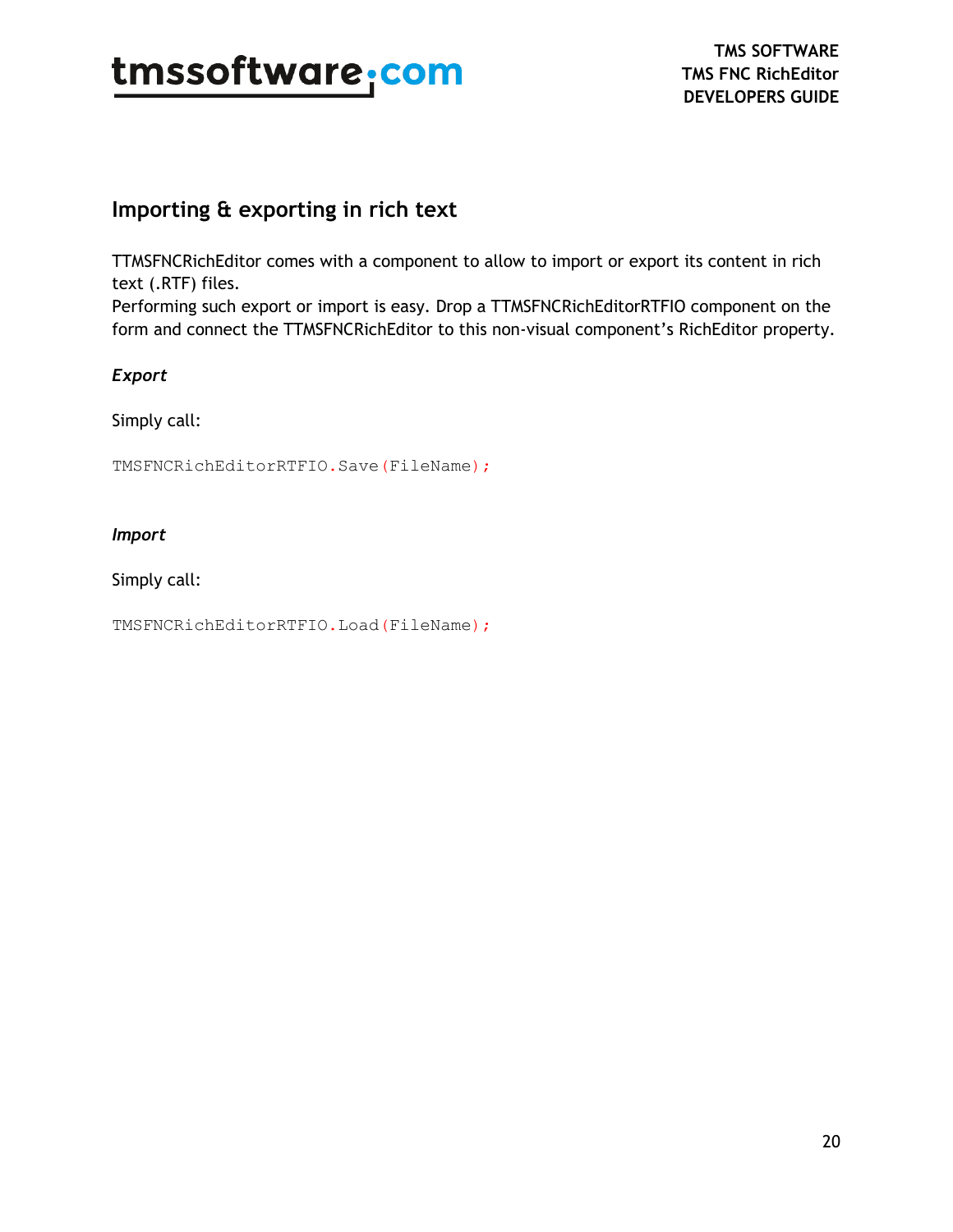### <span id="page-20-0"></span>**Importing & exporting in HTML format**

TTMSFNCRichEditor comes with a component to allow exporting its content in HTML (.HTML) files. It is also possible to import from files that use a HTML subset (mini HTML) described here:<http://www.tmssoftware.com/site/minihtml.asp>

Performing such export or import is easy. Drop a TTMSFNCRichEditorHTMLIO component on the form and connect the TTMSFNCRichEditor to this non-visual component's RichEditor property.

*Export*

Simply call:

TMSFNCRichEditorHTMLIO.Save(FileName);

Notice that for HTML export, the default behaviour is that all images used in the document are exported as separate linked image files in the same folder where the .HTML file is generated. If it is preferred that images are generated in a different folder, use the  $2<sup>nd</sup>$ default parameter ImagePath:

TMSFNCRichEditorHTMLIO.Save(FileName, ImagePath);

#### **Import**

This is limited to mini HTML files and import is done via the non-visual component TTMSFNCRichEditorMiniHTMLIO. In the same way as TTMSFNCRichEditorHTMLIO, assign the TTMSFNCRichEditor instance via TTMSFNCRichEditorMiniHTMLIO.RichEditor. The component provides the following overloads to import from HTML:

```
procedure Load(HtmlValue: string); overload;
procedure Load(FileName: string; Encoding: TEncoding = nil); overload;
procedure Load(AStream: TStream; Encoding: TEncoding = nil); overload;
```
This way, it can import from a simple HTML formatted string, a file with HTML formatted text or a stream. In the case of loading from a HTML formatting string, 1 extra parameter Pictures can be used as a container for referenced images in the HTML formatted string.

Finally, one more helper method is available in TTMSFNCRichEditorHTMLIO: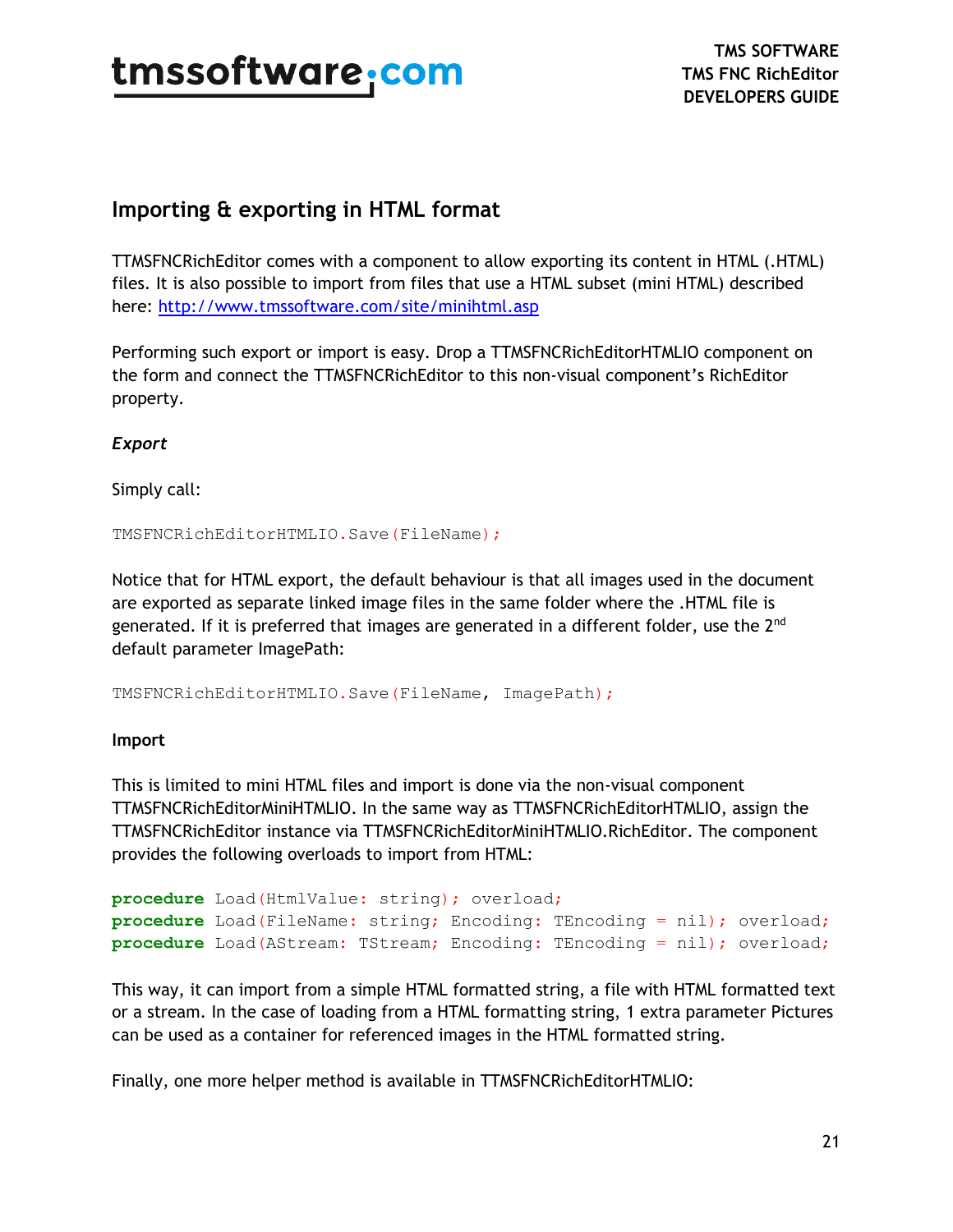

**procedure** Insert(AHtmlValue: string);

This inserts the formatted text from a HTML formatted string at caret position in the TTMSFNCRichEditor.